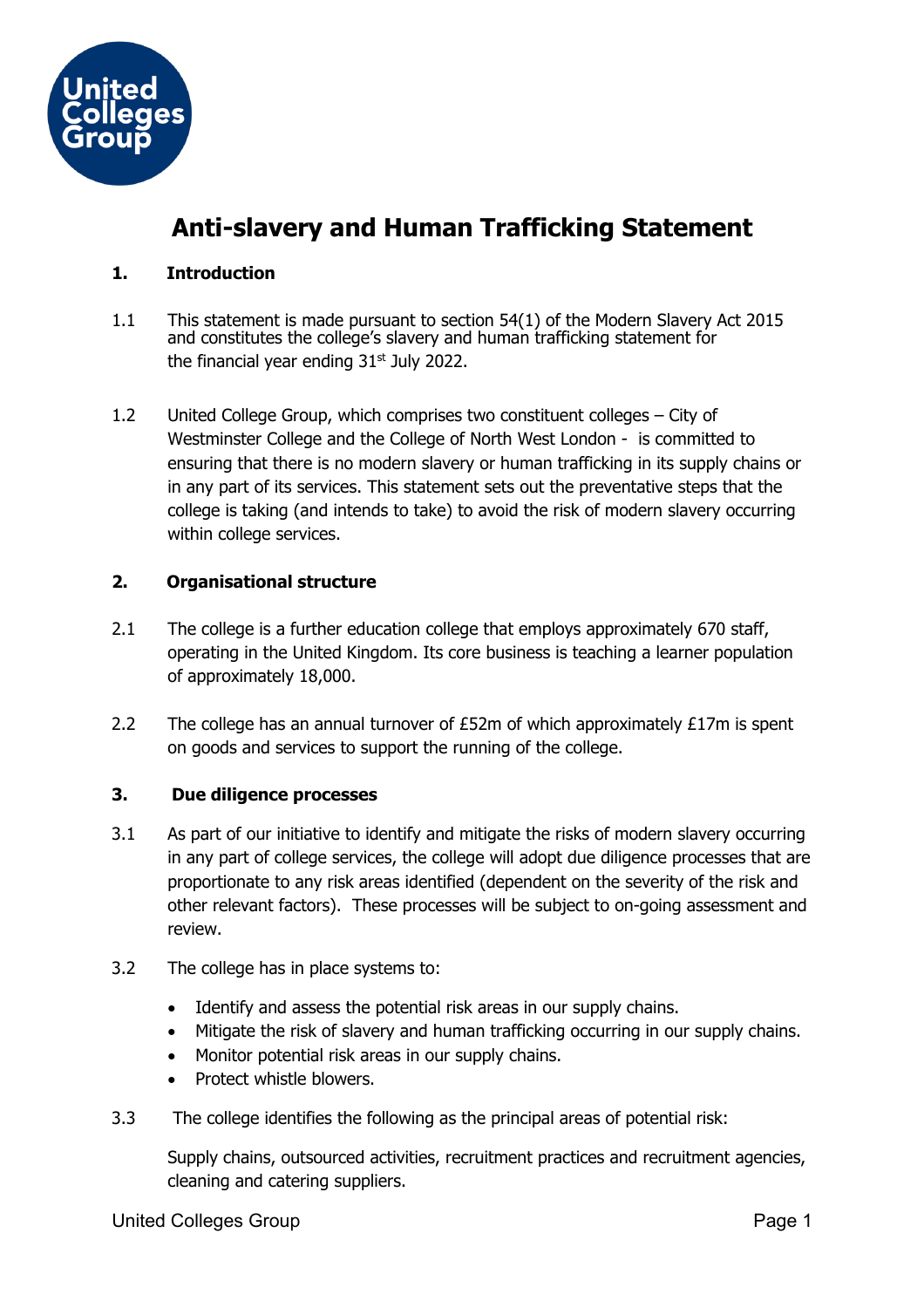## **4. Supply chains**

- 4.1 In its supply chains, the college has identified the following business areas as carrying material risks of modern slavery occurring:
	- Estates/procurement
	- Catering services
	- Cleaning services
	- Security services
	- Recruitment agencies
	- I.T, office equipment
	- Training and development procured
- 4.2 When procuring any types of goods or services, the college requires any potential third party suppliers to evidence that they operate a high level of corporate social responsibility during any tendering and selection process.
- 4.3 Any supplier or potential supplier that does not comply with the Modern Slavery Act 2015, or the college's own policies and procedures, will be removed from the college's list of suppliers and will not be considered for future supply to the college unless they can demonstrate that these compliance requirements are met.
- 4.4 In terms of future steps, the college will review the viability of introducing other due diligence processes for monitoring and managing identified risks, including risks associated with particular countries and products

## **5. Training**

5.1 To ensure a high level of understanding of the risks of modern slavery and human trafficking in our supply chains and our business, we provide training to our staff. We also require our business partners to provide training to their staff and suppliers and providers.

## **6. Recruitment practices**

- 6.1 Temporary staff and staff recruited indirectly by the college are recruited through agreed, reputable recruitment agencies. To mitigate the risk of any potential occurrences of modern slavery, the college conducts checks on such agencies before they are approved.
- 6.2 Through its recruitment processes, the college ensures that all approved recruitment agencies conduct all relevant pre-recruitment checks and provide evidence that all such checks have been conducted.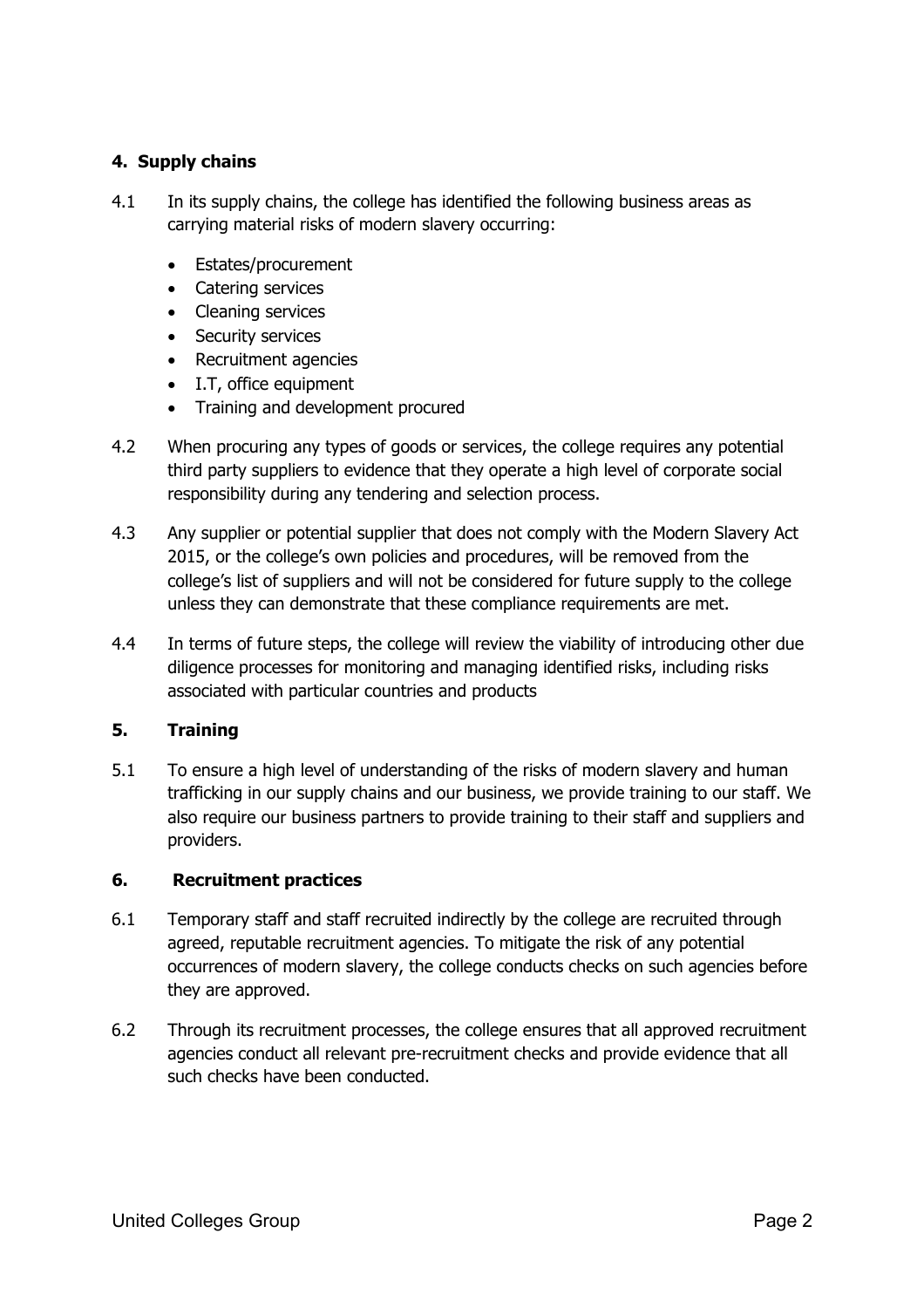## **7. College policies**

7.1 The college already implements the following policies, which embed good practice and providing remedies for individuals concerned about any potential instances of modern slavery in any part of college business. The college operates the following policies:

**Grievance and Whistleblowing policies** – these policies allow employees, students and others to raise concerns, which would include circumstances giving rise to a risk of modern slavery, without fear of retaliation.

**Employee Code of Conduct** – this code sets out the actions and behaviour expected of them whilst employed by the college. The college strives to maintain the highest standards of employee conduct and ethical behaviour when managing its supply chain

**Anti-bribery policy** – the college is committed to the highest standards of ethical conduct and integrity in its business activities. The college will not tolerate any form of bribery or corruption by its employees or any person or body acting on its behalf

**Procurement policy** – this policy reflects the college's commitment to acting ethically and with integrity in its business relationships, as well as implementing and enforcing effective and proportionate safeguards and controls.

**Recruitment policy –** this policy ensures that the college follows transparent recruitment processes, including measures to prevent illegal working and compliance with other relevant statutory requirements.

## **8. Performance indicators**

- 8.1 Where the college has identified risks of modern slavery occurring in any part of its services, it will aim to introduce performance indicators (KPIs) to measure progress against reducing such risks. The college will consider setting and reviewing KPIs in the following contexts:
	- use of grievance and whistleblowing procedures by staff to raise concerns about instances of modern slavery
	- training and awareness-raising amongst staff including risk management; appropriate decision-making and timely remedial action
	- oversight of third party suppliers of relevant goods and services supply chains
- 8.2 This statement will be made available to all staff members, stakeholders and the general public by publication on our website. We will also seek to raise awareness of the risks of modern slavery amongst staff by other measures, including discussion of this statement during the induction process for new employees.